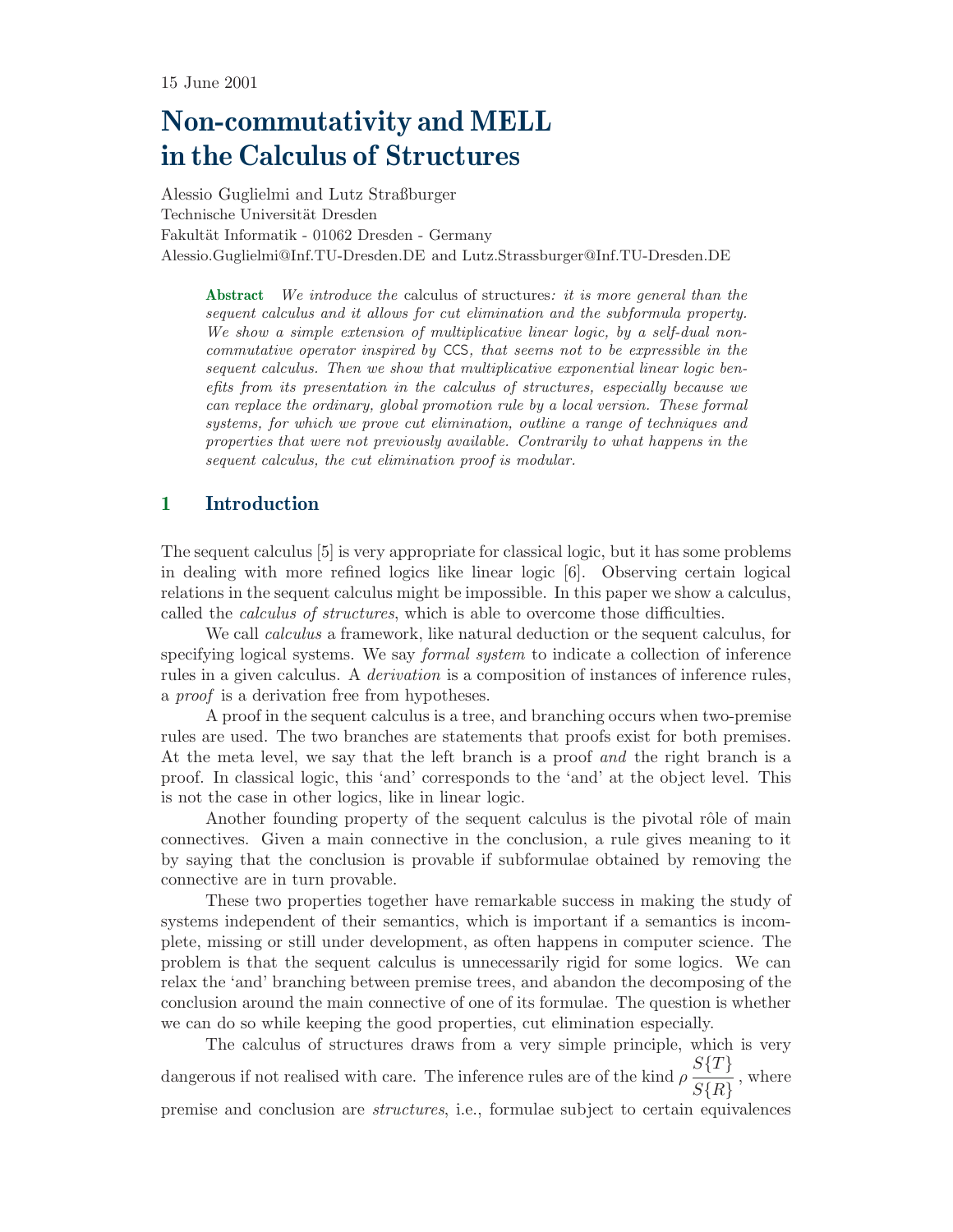(associativity, commutativity, units, ...). A structure  $S\{R\}$  is a structure context  $S\{\}\$ , whose hole is filled by the structure R. The rule scheme  $\rho$  above specifies that if a structure matches R, in a context  $S\{\}\,$ , it can be rewritten as specified by T, in the same context  $S\{\}\)$  (or vice versa if one reasons top-down). A rule corresponds to implementing in the formal system any axiom  $T \Rightarrow R$ , where  $\Rightarrow$  stands for the implication we model in the system. The danger lies in the words 'any axiom'.

In fact, rules could be used as axioms of a generic Hilbert system, where there is no special, structural relation between  $T$  and  $R$ . But then all the good proof theoretical properties would be lost. Our challenge is to design inference rules in a way that is conservative enough to allow us to prove cut elimination, and such that they possess the subformula property. Still we have to be liberal enough to overcome the problems of rigidity mentioned above.

It is important to note that the calculus of structures is more general than the sequent calculus, for logics with De Morgan rules. Any system that admits a one-sided presentation can be ported, trivially, to the calculus of structures. But, since we can do more, we want to use the new expressive capabilities to get new logics, or to make old logics better. We will do both things in this paper (without paying a big price).

Rules come in pairs,  $\rho \downarrow \frac{S\{T\}}{S\{R\}}$  (down version) and  $\rho \uparrow \frac{S\{\bar{R}\}}{S\{\bar{T}\}}$  (up version), where  $\overline{U}$  is the negation of U and S stands for any context. This duality derives from the duality between  $T \Rightarrow R$  and  $R \Rightarrow T$ . We would like to dispose of the up rules without affecting provability—after all,  $T \Rightarrow R$  and  $\overline{R} \Rightarrow \overline{T}$  are equivalent statements in many logics. The cut rule splits into several up rules, and this makes for a modular decomposition of the cut elimination argument, since we can get rid of up rules one after the other. This is one the main achievements of our paper (in [7], p. 15, Girard deems as 'rather shocking' this lack of modularity in the sequent calculus).

Derivations in the calculus of structures are chains of instances of rules. Contrarily to what happens in the sequent calculus, whose derivations are trees, our derivations have a top-down symmetry. This allows for new manipulations of derivations. For example, permuting down certain rules, like the cut, is easier than in the sequent calculus; entire derivations may be flipped upside down and negated and they still are valid derivations; and so on. The most important consequence of the new symmetry is that the cut rule  $\int \frac{S\{(R,\bar{R})\}}{S\{\perp\}}$  becomes top-down symmetric to the identity rule  $S\{\frac{S\{1\}}{S\{[R,\bar{R}]\}}\}$  (here,  $(R,T)$  and  $[R,T]$  denote the conjunction and the disjunction of R and T, and 1 and  $\perp$  are the conjunctive and disjunctive units). It is then possible to reduce the cut rule to its atomic variant  $S\{(a,\bar{a})\}$  $a \uparrow \frac{S(\Box, \Box)}{S\{\bot\}},$  the same way as identity can be just required for atoms in most systems in the sequent calculus. The reduction of cut to its atomic form simplifies the cut elimination argument, since there is no more interaction between a cut's principal formula and the structure of the proof.

We believe that the development of a calculus must be driven by its systems. Here we develop two systems inside the calculus of structures. The first one, in Sect. [2](#page-2-0), is system BV (Basic system V) [8]. It is equivalent to multiplicative linear logic plus mix, extended by a non-commutative self-dual operator. System BV is motivated by the desire to grasp a sequential operator, like that of CCS [12], in a logical system, especially from a proof-search perspective. The logic obtained seems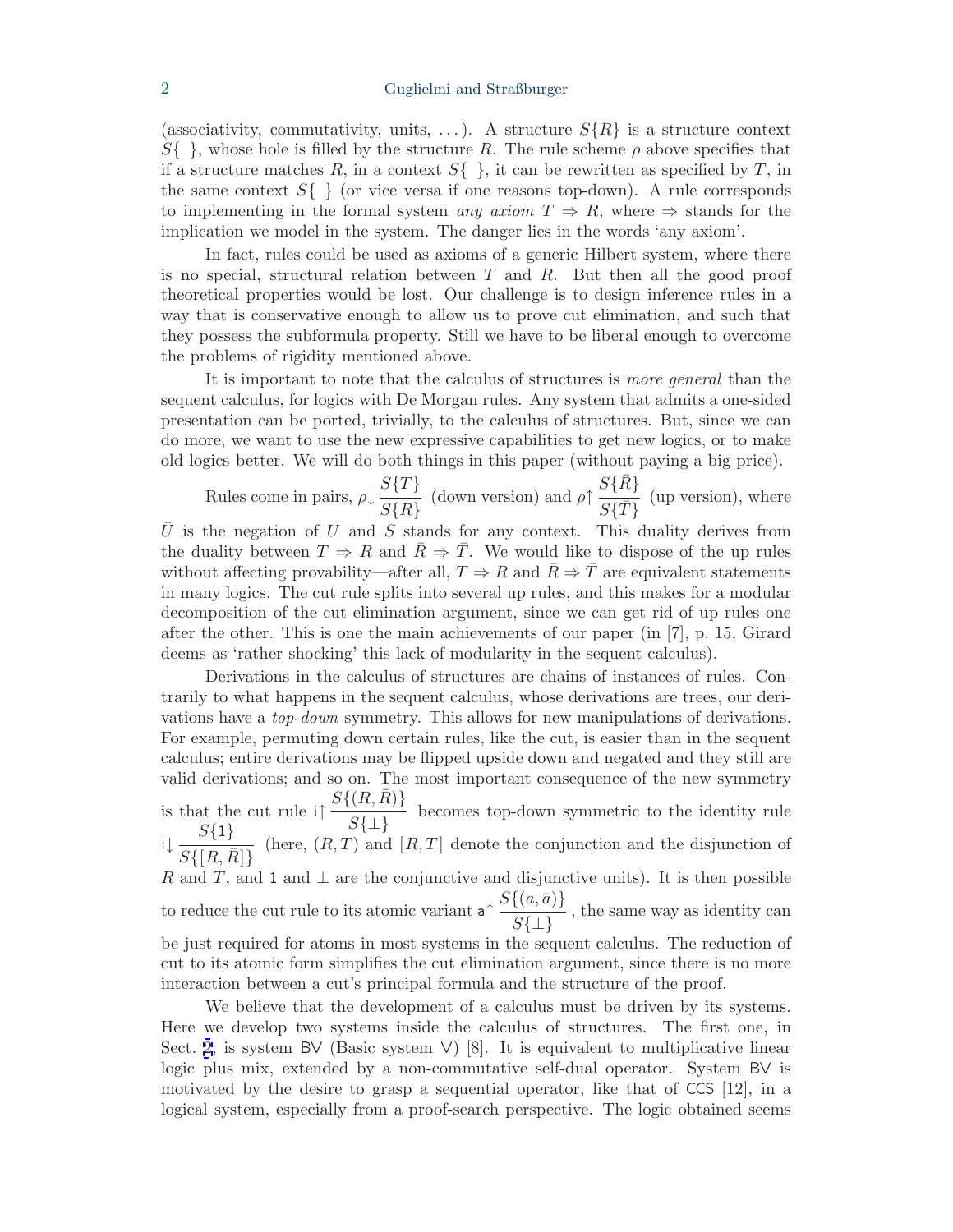<span id="page-2-0"></span>not to be expressible in the sequent calculus, certainly not in a simple way, while in our calculus it is straightforward. System BV is just a first, but crucial step toward a logical system encompassing languages of distributed computation. The methodology for designing systems, induced by the calculus of structures, is outlined in that section.

We start from a very simple observation. A basic reaction in CCS is  $a|\bar{a}\to 0$ : the two parallel processes a and  $\bar{a}$  communicate and rewrite to the empty process 0. This naturally corresponds to the identity axiom in logic, if we express complementation in CCS by negation; the parallel composition '|' corresponds to disjunction (linear logic's multiplicative disjunction corresponds remarkably well, see for example [10]). Consider now sequential composition, as in the process  $a.b$ : the dual of this process must be  $\overline{a.b} = \overline{a}.\overline{b}$ , since  $a.b \mid \overline{a}.\overline{b} \to^* 0$ . Then, we need a self-dual non-commutative logical operator for modelling sequential composition. We are not committing to CCS: we just observe that, as witnessed by CCS, there is a natural way of seeing parallel and sequential compositions in a logical system.

In Sect. [3](#page-8-0) the system ELS (multiplicative Exponential Linear logic in the calculus of Structures) is shown [16]. A first reason to study this system, which is equivalent to sequent calculus's MELL, is to see how our calculus performs on a system that is studied already elsewhere. We get a surprising result: the promotion rule can be made local, what is unlikely in the sequent calculus.

There is another reason for studying MELL in our calculus: we plan to enrich BV with contraction, in the hope of making it Turing equivalent. To this purpose, we need exponentials to control contraction, because we do not want to destroy the good behaviour of multiplicative disjunction with respect to parallel composition (what is known as 'resource sensitivity').

For both systems BV and ELS we state *decomposition theorems*: rules in derivations can be rearranged in a highly structured way (impossible in the sequent calculus) where subsystems of a given system are applied in sequence. Decomposition results allow us greatly to simplify the cut elimination proofs and are (still mysteriously) linked to other features of the systems under study. These theorems are welcome because proving cut elimination in the calculus of structures can be harder than in the sequent calculus, due to the more liberal applicability of inference rules.

We also prove cut elimination for both systems, and, overall, the argument is quite different than the usual one in the sequent calculus. Exploring the new methodology is by itself interesting, because there is the possibility of characterising the property of cut elimination in a more systematic way than before.

This paper only deals with syntax: our sole purpose is to present the calculus of structures and its properties. MELL is, of course, semantically well-known, and then so is ELS. System BV has been discovered by trace semantics [8].

## **2 Non-commutativity**

A system in our calculus requires a language of structures. These are sort of intermediate expressions between formulae and sequents. Here we define the language for systems BV and SBV, and we call it BV. Intuitively,  $[S_1, \ldots, S_h]$  corresponds to a sequent in linear logic, whose formulae are connected by pars, and associativity and commutativity are taken into account. The structure  $(S_1, \ldots, S_h)$  corresponds to the times connection of  $S_1, \ldots, S_h$ ; it is associative and commutative. The structure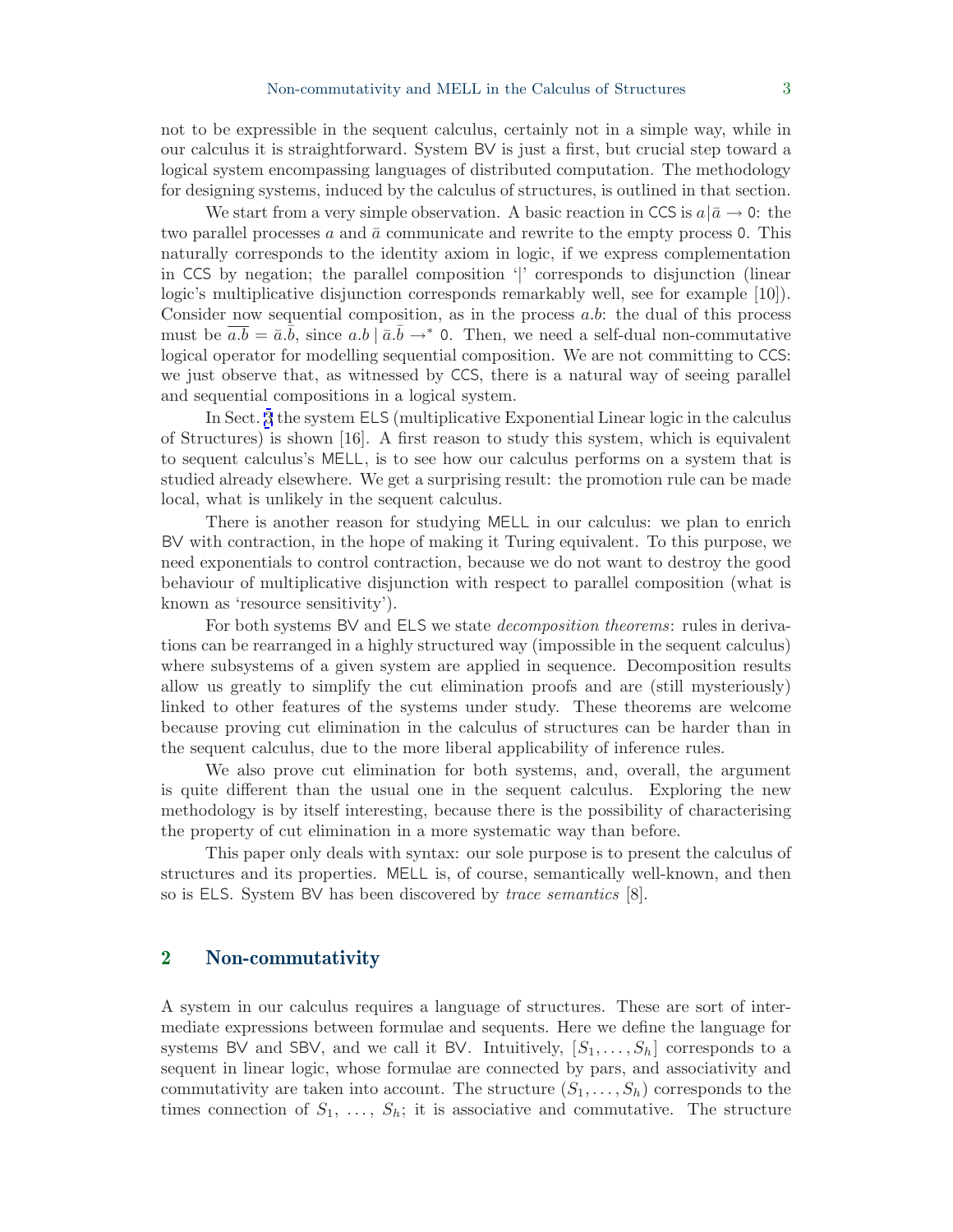$\langle S_1; \ldots; S_h \rangle$  is associative and non-commutative: this corresponds to the new logical relation we introduce. All the details for this section can be found in [8].

**2.1 Definition** There are infinitely many *positive literals* and *negative literals*. Literals, positive or negative, are denoted by a, b,  $\dots$ . Structures are denoted by S, P,  $Q, R, T, U$  and V. The structures of the language BV are generated by

$$
S ::= a \mid \circ \mid \left[\underbrace{S, \ldots, S}_{>0}\right] \mid (\underbrace{S, \ldots, S}_{>0}) \mid \langle \underbrace{S; \ldots; S}_{>0} \rangle \mid \overline{S} ,
$$

where  $\circ$ , the *unit*, is not a literal;  $[S_1, \ldots, S_h]$  is a par structure,  $(S_1, \ldots, S_h)$  is a times structure and  $\langle S_1; \ldots; S_h \rangle$  is a seq structure;  $\overline{S}$  is the negation of the structure S. Structures with a hole that does not appear in the scope of a negation are denoted by  $S\{\}\.$  The structure R is a *substructure* of  $S\{R\}$ , and  $S\{\.\}$  is its *context*. We simplify the indication of context in cases where structural parentheses fill the hole exactly: for example,  $S[R, T]$  stands for  $S\{[R, T]\}.$ 

Structures come with equational theories establishing some basic, decidable algebraic laws by which structures are indistinguishable. There is an analogue in the laws of associativity, commutativity, idempotency, and so on, usually imposed on sequents. We will see these laws together with the inference rules. It would be possible, of course, to introduce the equational laws by inference rules. But, having dropped connectives, our choice makes matters much clearer.

The next step in defining a system is giving its inference rules. The following definition is general, i.e., it holds for any system, not just BV .

**2.2 Definition** An (inference) rule is any scheme T  $\rho \frac{\overline{R}}{R}$ , where  $\rho$  is the *name* of the

rule, T is its premise and R is its conclusion. Rule names are denoted by  $\rho$  and  $\pi$ . A (formal) system, denoted by  $\mathscr S$ , is a set of rules. A derivation in a system  $\mathscr S$  is a finite or infinite chain of instances of rules of  $\mathscr{S}$ , and is denoted by  $\Delta$ . A derivation can consist of just one structure. The topmost structure in a derivation, if present, is called its premise; if present, the lowest structure is called conclusion. A derivation

 $\Delta$  whose premise is T, conclusion is R, and whose rules are in  $\mathscr S$  is denoted by  $\mathcal{I}$ R  $\Delta$   $\mathscr{S}.$ 

A typical rule has shape  $S\{T\}$  $\rho \frac{\partial (S)}{\partial S \{R\}}$  and specifies a step of rewriting, by the impli-

cation  $T \Rightarrow R$ , inside a generic context  $S\{\}\.$  Rules with empty contexts correspond to the case of the sequent calculus. It is important to note that the notion of derivation is top-down symmetric. Logical axioms for the given systems will be given separately from the rules. They will induce the concept of proof, and their introduction is our way of breaking the symmetry and observing the usual proof theoretical properties, like cut elimination. We will be dealing with proofs only later in the section.

Let us see a system that deals with the new non-commutative logical relation. It is made by two sub-systems: one for interaction and the other for structure. The interaction fragment deals with negation, i.e., duality. It corresponds to identity and cut in the sequent calculus. In our calculus these rules become mutually top-down symmetric and both admit decompositions into their atomic counterparts.

The structure fragment corresponds, mainly, to logical rules in the sequent calculus; it defines the logical relations. Differently from the sequent calculus, the logical relations need not be defined in isolation, rather complex contexts can be taken into consideration. In the following system, as well as in the system in the next section, we consider *pairs* of logical relations, one inside the other.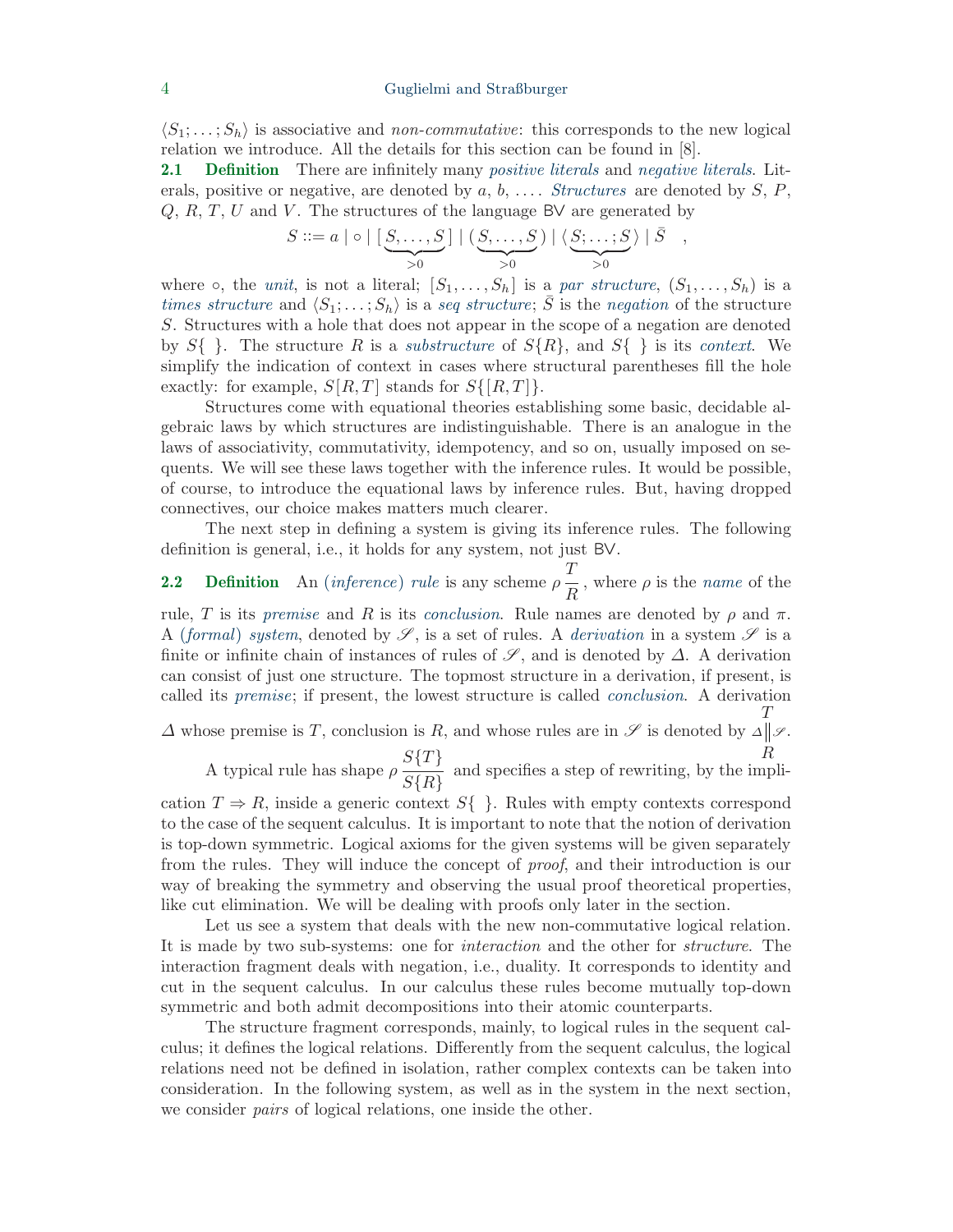

**Fig. 1 Left:** Syntactic equivalence = for BV **Right:** System SBV

**2.3 Definition** The structures of the language BV are equivalent modulo the relation =, defined at the left of Fig. 1. There,  $\vec{R}$ ,  $\vec{T}$  and  $\vec{U}$  stand for finite, non-empty sequences of structures (sequences may contain ',' or ';' separators as appropriate in the context). At the right of the figure, system SBV is shown (Symmetric, or Selfdual, Basic system V). The rules  $a\downarrow$ ,  $a\uparrow$ , s,  $q\downarrow$  and  $q\uparrow$  are called respectively *atomic* interaction, atomic cut (or atomic cointeraction), switch, seq and coseq. The down fragment of SBV is  $\{a\}, s, q\}$ , the up fragment is  $\{a\}$ , s,  $q\}$ .

Negation is involutive and can be pushed directly over atoms. The unit  $\circ$  is selfdual and common to the three logical relations. One may think of it as a convenient way of expressing the empty sequence. Of course, rules become very flexible in the presence of such a unit. For example, the following notable derivation is valid:

$$
\mathsf{q} \uparrow \frac{(a,b)}{\langle a;b \rangle} = \mathsf{q} \uparrow \frac{(\langle a; \circ \rangle, \langle \circ; b \rangle)}{\langle [a,b] \rangle} = \mathsf{q} \downarrow \frac{\langle [a, \circ], [\circ, b] \rangle = \langle (a, \circ); (\circ, b) \rangle}{[\langle a; \circ \rangle, \langle \circ; b \rangle]}.
$$

Here is a derivation for the CCS reaction  $a.b | \bar{a}.\bar{b} \rightarrow^* 0$ :

$$
\mathsf{a} \downarrow \frac{\mathsf{a} \downarrow \frac{\circ}{[b,\overline{b}]}}{\langle [a,\overline{a}]; [b,\overline{b}] \rangle} \qquad \qquad \mathsf{q} \downarrow \frac{\langle [a,\overline{a}]; [b,\overline{b}] \rangle}{\langle \langle a;b \rangle, \langle \overline{a}; \overline{b} \rangle|} \qquad \qquad \mathsf{q} \downarrow \frac{\langle \overline{a}; b \rangle}{\langle \langle a;b \rangle, \langle \overline{a}; \overline{b} \rangle|}.
$$

Please note that  $[\langle a; b \rangle, \langle \overline{b}; \overline{a} \rangle]$  admits no derivation where both  $[a, \overline{a}]$  and  $[b, \overline{b}]$  interact. As the reader may notice, the correspondence with CCS is truly straightforward. The instance of the rule q↓ above can not be expressed in the sequent calculus, because

- 1 there should be two premises  $\vdash a, \bar{a}$  'and'  $\vdash b, \bar{b}$ , but we would have big problems with cut elimination, essentially because 'and' is too strong;
- 2 there is no principal connective in the conclusion, rather there are two of them to be considered *together*, namely, the two seq relations between  $a$  and  $b$  and between  $\bar{a}$  and  $b$ .

We do not mean that similar logics cannot be expressed in any other calculus. For example, Retoré does it in  $[13, 14]$ , in proof nets. His logic is very close to ours,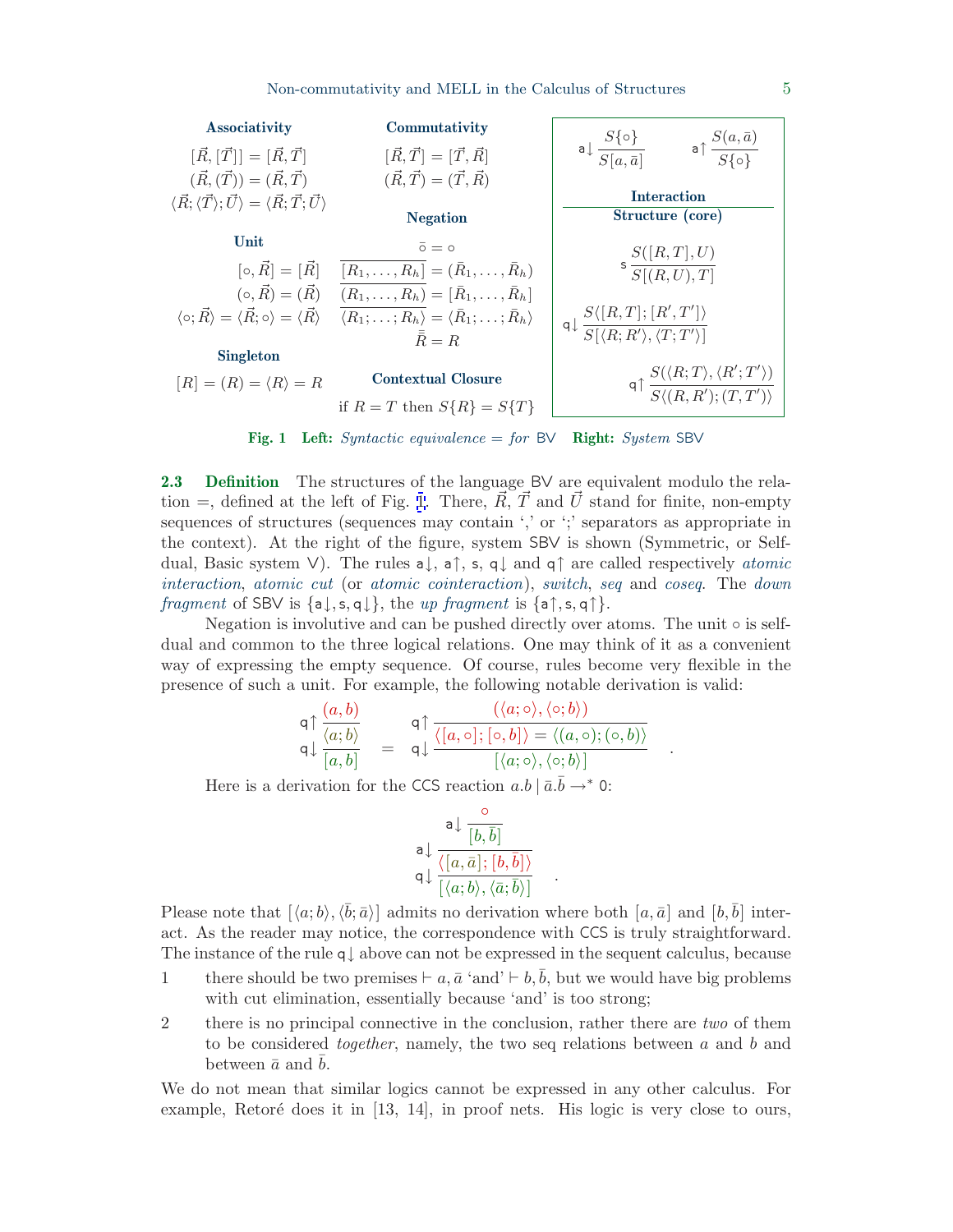<span id="page-5-0"></span>possibly the same, but the exact correspondence is at present unknown. None has been able to define in the sequent calculus a self-dual non-commutative relation that lives with commutative ones. We should mention the work [2, 15] by Abrusci and Ruet: they mix commutative and non-commutative relations in a sequent system, but instead of one self-dual sequential connective, they have two mutually dual ones.

A way of understanding the rule s is by considering linear logic's times rule

$$
\otimes \frac{\vdash A, \Phi \vdash B, \Psi}{\vdash A \otimes B, \Phi, \Psi}.
$$
 This rule is mimicked by  

$$
\leq \frac{([R_A, T_{\Phi}], [U_B, V_{\Psi}])}{\leq \frac{[(R_A, T_{\Phi}], U_B), V_{\Psi}]}{[(R_A, U_B), T_{\Phi}, V_{\Psi}]}},
$$

where  $R_A$ ,  $U_B$ ,  $T_{\Phi}$  and  $V_{\Psi}$  correspond to the formulae A, B and the multisets of formulae  $\Phi$  and  $\Psi$ . The two s instances could be swapped: the substructures in the par context can be brought inside the times structure independently. We have no combinatorial explosion in the splitting of a times context [9, 11], which depends on the impossibility, in the sequent calculus, of representing the middle structure in the derivation above. In fact, the lazy splitting algorithm of [9] is here represented naturally and simply.

System SBV is designed to ensure the subformula property: all the rule premises are made of substructures of the conclusions, except for the cut rule. This is of course a key ingredient in consistency arguments, and a basis for proof search.

**2.4 Definition** The following rules are called *interaction* and *cut* (or *cointeraction*):

$$
\mathsf{i}\!\downarrow \frac{S\{\mathsf{o}\}}{S[R,\bar{R}]} \qquad\text{and}\qquad \mathsf{i}\!\uparrow \frac{S(R,\bar{R})}{S\{\mathsf{o}\}}\quad;
$$

R and  $\bar{R}$  are called *principal structures*.

The sequent calculus rule  $\vdash A, \varPhi \vdash A^{\perp}, \varPsi$ cut  $\vdash \varPhi , \varPsi$ is realised as

$$
\frac{\mathsf{s}\left(\left[R_A, T_{\Phi}\right], \left[\overline{R_A}, V_{\Psi}\right]\right)}{\mathsf{s}\left(\left(\left[R_A, T_{\Phi}\right], \overline{R_A}\right), V_{\Psi}\right)}\n{\mathsf{s}\left(\frac{\left(\left[R_A, \overline{R_A}\right), T_{\Phi}, V_{\Psi}\right]}{\left[T_{\Phi}, V_{\Psi}\right]}\right)}.
$$

The next theorem states the reduction of the interaction rules to atomic form. **2.5 Definition** A rule  $\rho$  is *strongly admissible* for the system  $\mathscr{S}$  if  $\rho \notin \mathscr{S}$  and for every instance T  $\rho \frac{\ }{R}$  there exists a derivation T R  $\mathscr{S}$ . The systems  $\mathscr{S}$  and  $\mathscr{S}'$  are strongly equivalent if for every derivation  $\mathcal I$ R  ${\mathcal{S}}$  there exists a derivation  $\mathcal I$ R  $\mathscr{S}'$ , and vice versa.

**2.6 Theorem** The rules i $\downarrow$  and i $\uparrow$  are strongly admissible for the systems  $\{a\downarrow, s, q\downarrow\}$ and  $\{a\uparrow,s,q\uparrow\}$ , respectively.

**Proof** Structural induction on the principal structure. We show the inductive cases of i↑:

$$
\begin{array}{ccc}\n\text{q} \uparrow \frac{S(\langle P; Q \rangle, \langle \bar{P}; \bar{Q} \rangle)}{S(\langle P, \bar{P} \rangle; (Q, \bar{Q}))} & & \text{s} \frac{S(P, Q, [\bar{P}, \bar{Q}])}{S(Q, [(\bar{P}, \bar{P}), \bar{Q}])} \\
\text{i} \uparrow \frac{S(Q, \bar{Q})}{S\{\circ\}} & & \text{and} & \text{i} \uparrow \frac{S(Q, \bar{Q})}{S\{\circ\}} \\
\text{and} & & \text{i} \uparrow \frac{S(Q, \bar{Q})}{S\{\circ\}} \\
\end{array}
$$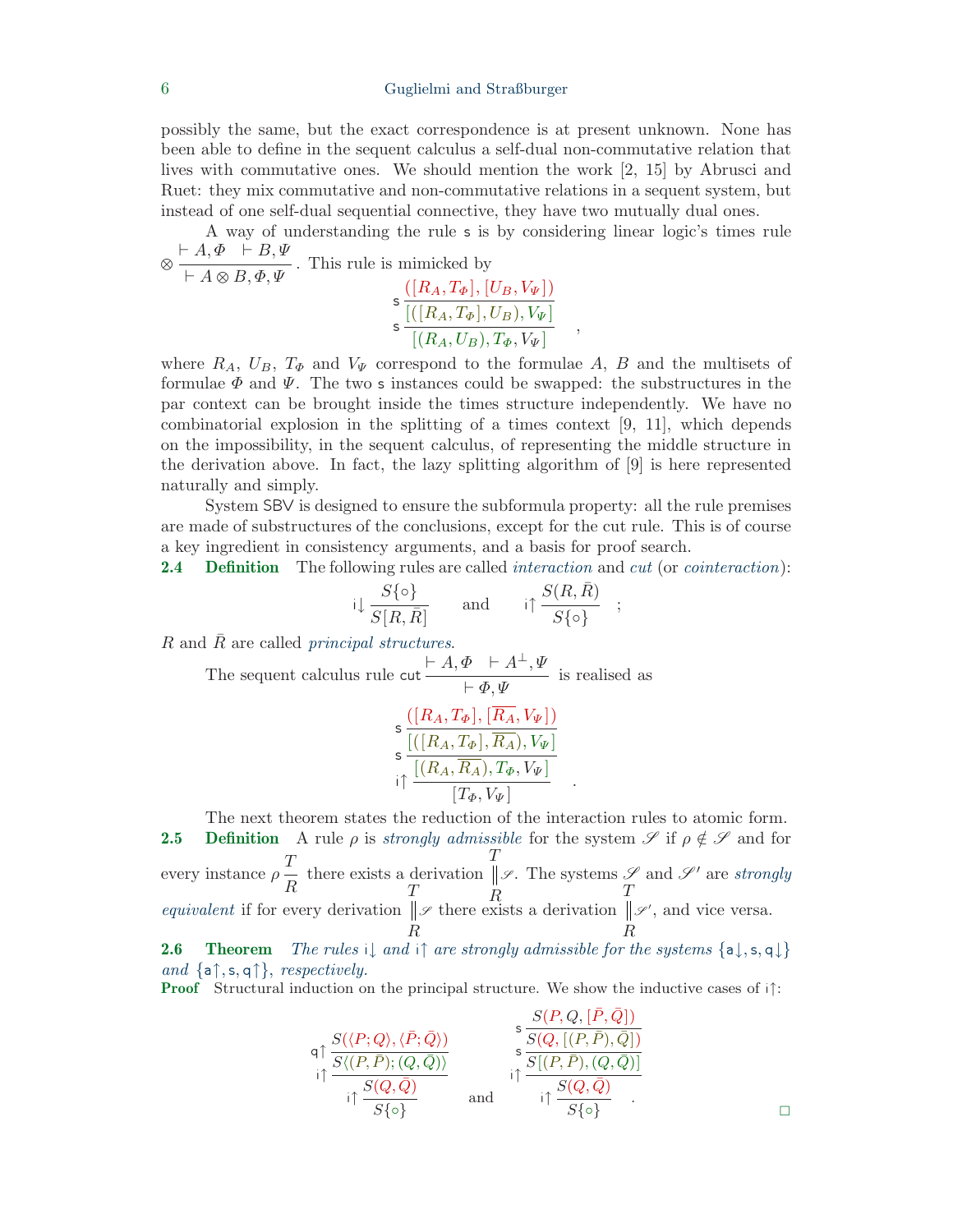<span id="page-6-0"></span>**2.7 Definition** We call *core* the set of rules, different than atomic (co)interaction ones, that appear in the reduction of interaction and cut to atomic form. Rules, other than (co)interactions, that are not in the core are called non-core. The core of SBV is  $\{s, q\}, q\uparrow\}$ , called SBVc; there are no non-core rules in SBV.

**2.8 Remark** Let  $\rho$  be a rule and  $\pi$  be its *corule*, i.e.,  $\pi$  is obtained by swapping and negating premise and conclusion in  $\rho$ . The rule  $\pi$  is then strongly admissible for the system  $\{i\downarrow, i\uparrow, s, \rho\}$ , because each instance  $S\{T\}$  $\pi \frac{\sqrt{e-1}}{S\{R\}}$  can be replaced by

$$
\begin{array}{c}\n\downarrow \frac{S\{T\}}{S(T,[R,\bar{R}])} \\
\circ \frac{S[R,(T,\bar{R})]}{S[R,(T,\bar{T})]} \\
\downarrow \uparrow \frac{S[R,(T,\bar{T})]}{S\{R\}}\n\end{array}.
$$

The main idea for getting decomposition and cut elimination theorems is studying the permutability of rules. To get a decomposition theorem, instances are moved up or down along the derivation until a certain scheme is obtained. To get cut elimination, 'evil' rules, corresponding to cuts to be eliminated, are permuted up a proof until they reach the logical axiom and disappear.  $\,Q$  $\,Q$ 

**2.9 Definition** A rule  $\rho$  permutes over  $\pi$  if  $\rho \neq \pi$  and for all π  $\mathcal{U}$  $\rho \frac{P}{P}$  there is  $\rho \frac{q}{V}$ ition A rule  $\rho$  permutes over  $\pi$  if  $\rho \neq \pi$  and for all  $\rho \stackrel{\sim}{\overline{P}}$  there is  $\pi \stackrel{\sim}{\overline{P}}$ , for  $Q$  $\rho \frac{q}{V}$ 

some  $V$ ; if P  $\mathscr{S} \cup {\{\pi\}}$  exists, for some system  $\mathscr{S}$ , we say that  $\rho$  permutes by  $\mathscr{S}$  over  $\pi$ .

In the sequent calculus, identity rules are leaves of the derivation trees, of course. They can be put at the top in our calculus, too, but the dual is also true of cuts: they can be driven down with no effort. Here is the decomposition theorem.

**2.10 Theorem** For every derivation  $\overline{T}$ R SBV there is a derivation  $\overline{T}$  $\overline{Q}$ {a↓} P <code>sBv</code>c ,  $\emph{for some}$ R  $\left\| \{\mathtt{a}\uparrow\} \right\|$ structures P and Q.

**Proof** The rule a↓ permutes over a↑ and permutes by SBVc over s, q↓ and q↑. Take the topmost instance of a↓ and move it upward until it reaches the top. Proceed inductively downward by moving up each a↓ instance until only a↓ instances are above it. Perform dually for  $a \uparrow$ . □

Derivations are reduced to three-phase ones: a 'creation' phase, a middle phase where atoms are shuffled by rules in the core, and a 'destruction' phase.

It is time to break the top-down symmetry by making asymmetric observations: we want to detect *proofs*. To do so, we admit inference rules with no premise, called logical axioms. For SBV we have:

**2.11 Definition** The following (logical axiom) rule is called unit:  $\circ \downarrow \frac{\ }{\circ}$ . The sys-tem in Fig. [2](#page-7-0) is called BV (Basic system  $\vee$ ).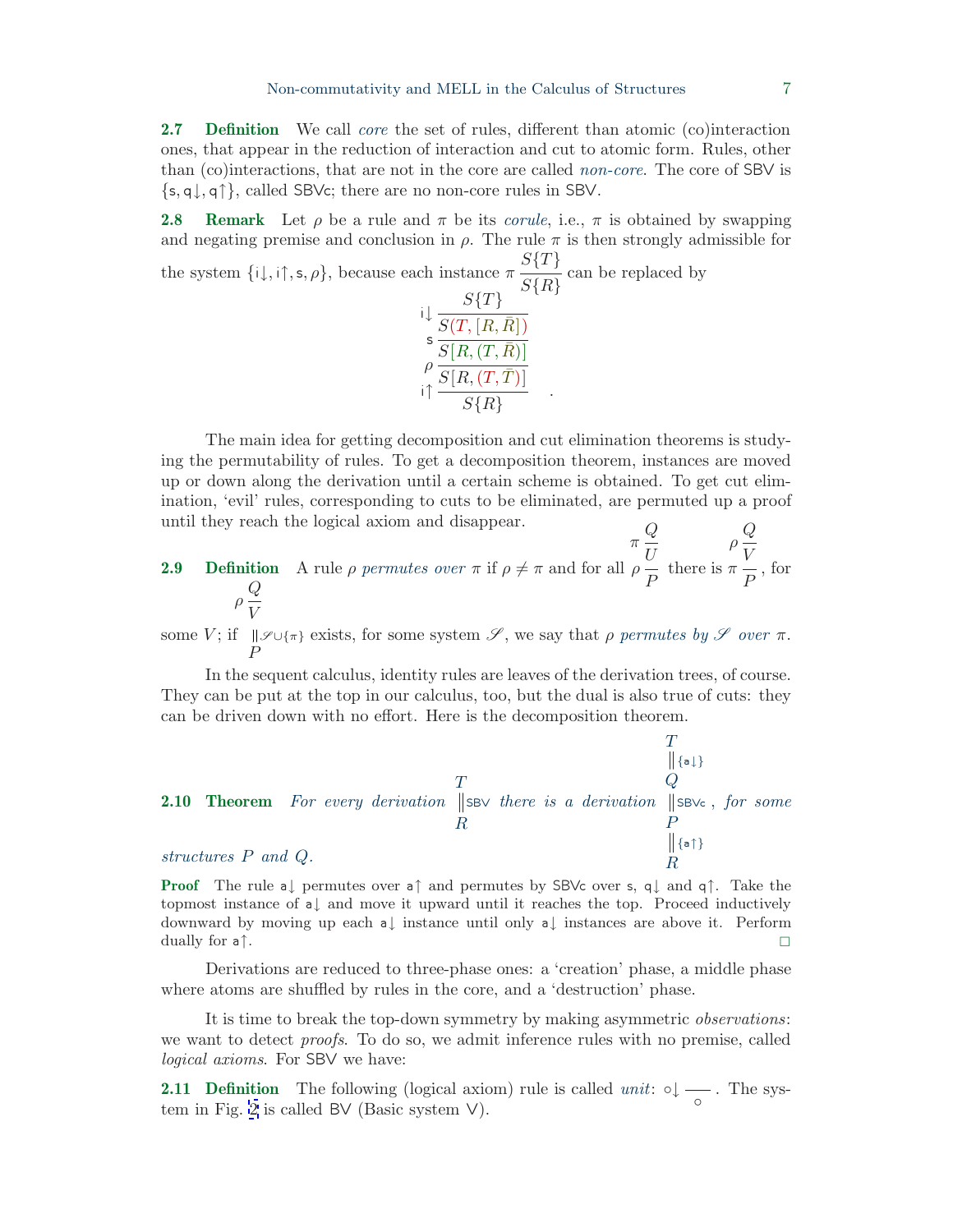<span id="page-7-0"></span>
$$
\circ \downarrow \frac{S\{\circ\}}{\circ} \quad \text{a} \downarrow \frac{S\{\circ\}}{S[a,\bar{a}]} \quad \text{s} \frac{S([R,T],U)}{S[(R,U),T]} \quad \text{q} \downarrow \frac{S\langle [R,T];[R',T']\rangle}{S[\langle R;R'\rangle,\langle T;T'\rangle]}
$$

**Fig. 2** System BV

**2.12 Definition** A proof, denoted by Π, is a finite derivation whose top is an instance of a logical axiom. A system  $\mathscr S$  proves R if there is in  $\mathscr S$  a proof  $\Pi$  whose conclusion is R, written  $\pi$   $\sim$  A rule  $\rho$  is admissible for the system  $\mathscr S$  if  $\rho \notin \mathscr S$  and for every R proof  $\mathbb{Z}_{\cup \{\rho\}}$  there exists a proof R same structures. R  $\mathscr{S}$ . Two systems are *equivalent* if they prove the

To get cut elimination, so as to have a system whose rules all enjoy the subformula property, we could just get rid of  $a \uparrow$ , by proving its admissibility for the other rules. But we can do more than that: the whole up fragment of SBV , except for s (which also belongs to the down fragment), is admissible. This suggests a modular scheme for proving cut elimination, which, as a matter of fact, scales up to the much more complex case of MELL, in Sect. [3](#page-8-0):

- 1 rules in the non-core up fragment of the system are trivially admissible for the core, plus interaction and their (down) corules (see [2.8\)](#page-6-0);
- 2 prove admissibility for the up rules in the core;
- 3 show admissibility of a↑.

The decomposition into several up rules is very beneficial when systems are extended: the cut elimination proof of the smaller system can be largely reused for the bigger one, since it relies on mutual permutability of rules. (There are no non-core rules in SBV, we will see the general case in Sect. [3.](#page-8-0))

We have to prove the equivalence of SBV  $\cup$  {∘↓} and BV. The first step is to show the admissibility of  $\phi$ . The proof of the theorem outlines our typical technique, which uses *super rules* to keep track of the context while permuting up a rule to be eliminated.

## **2.13 Theorem** The rule  $q \uparrow$  is admissible for BV  $\cup$  {a $\uparrow$ }.

**Proof** The rule q↑ can be generalised by a certain rule m↑ (called comerge and derived from semantics); m↑ permutes by  $\{s, q\}$  over  $a\downarrow$ , s and  $q\downarrow$ . By [2.10](#page-6-0) a given proof can be transformed into

$$
I\prime \begin{bmatrix} \mathsf{BV} & \mathsf{BV} \\ \mathsf{BV} & \mathsf{H} \mathsf{H} \end{bmatrix} = \begin{bmatrix} \mathsf{BV} & \mathsf{H} \\ \mathsf{H} \\ \mathsf{H} \\ \mathsf{H} \\ \mathsf{H} \\ \mathsf{H} \end{bmatrix} = \begin{bmatrix} \mathsf{H} \\ \mathsf{H} \\ \mathsf{H} \\ \mathsf{H} \\ \mathsf{H} \\ \mathsf{H} \end{bmatrix}.
$$

where the top instance of q↑ has been called m↑. The m↑ instance can be permuted up until it disappears against  $\circ \downarrow$ . Repeat inductively downward for all  $\circ \uparrow$  instances.

The last step is getting rid of the a↑ instances.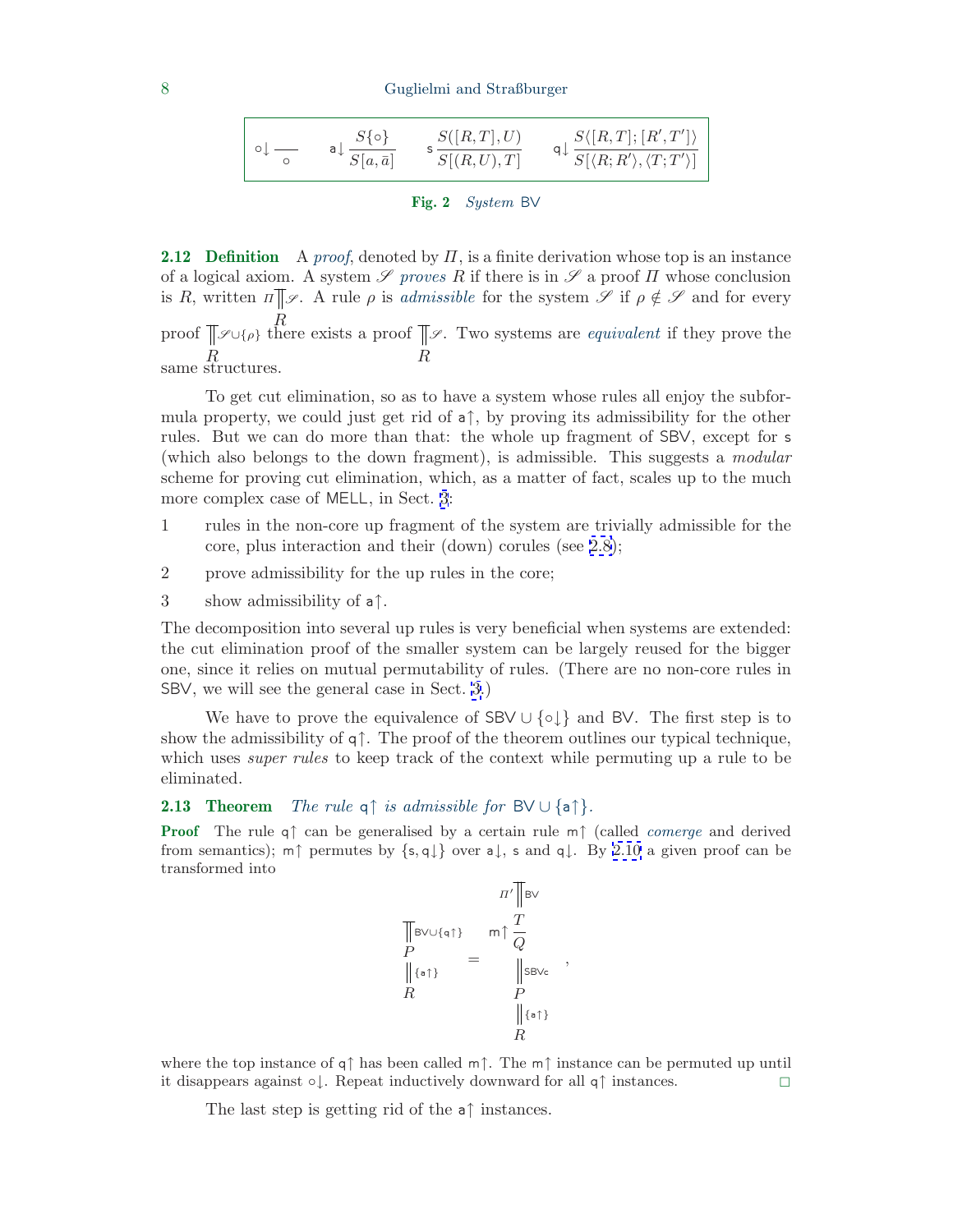<span id="page-8-0"></span>**2.14 Theorem** The rule a↑ is admissible for BV .

**Proof** Similar to the previous one. We need the following fact: In BV, replace s by the rule

 $\text{ds}\downarrow \frac{S([R,T],U)}{S[(R,U),T]}$  (deep switch), where R is not a proper times structure (i.e., there are no

non-unit P and Q such that  $R = (P, Q)$ ; the resulting system, called BVd, is equivalent to BV (the argument is not trivial). Transform the upper BV portion of the given proof into a

BVd one. Then drive up the topmost a $\uparrow$  instance by using the super rule sa $\uparrow \frac{S(R{a}, T{\bar{a}})}{S[R{\circ}, T{\circ}]}$ ,

which permutes by  $\{s, q\}$  over  $a\downarrow$ ,  $ds\downarrow$  and  $q\downarrow$ . The two  $a\downarrow$  instances that apply to the principal literals created by the a↑ instance must be permuted up preliminarily, until they reach the top of the proof. Proceed inductively downward.  $\Box$ 

This completes the proof of cut elimination. The strategy we followed is completely deterministic, so the procedure is confluent.

Here comes consistency; a similar argument, exploiting the top-down symmetry, becomes hard in the sequent calculus, due to the difficulty in flipping derivations.

**2.15 Theorem** If R is provable in BV then R is not provable, provided  $R \neq \infty$ .

$$
\circ \downarrow \frac{\circ}{\circ}
$$
\n
$$
\mathsf{a} \downarrow \frac{\circ}{[a,\bar{a}]}
$$

**Proof** A proof of R is like R BV . Get  $\bar{R}$  $(a, \bar{a})$ SBV by flipping the given proof. If  $\bar{R}$  is provable,

then  $(a, \bar{a})$  is provable in SBV ∪ {∘↓} and, by [2.13](#page-7-0) and 2.14, in BV: impossible.  $\Box$ **2.16 Remark** If we restrict BV by disallowing seq structures, we get a system equivalent to MLL (Multiplicative Linear Logic) plus mix and nullary mix [1]. The proof of this is very similar to the proof of [3.12](#page-11-0).

Systems equivalent to MLL with constants and without mix can be easily designed in our calculus, but they are not extensible to seq. Other reasons for collapsing the constants into  $\circ$  come from external semantic arguments (see [8]).

# **3 Multiplicative Exponential Linear Logic**

All general notions from Sect. [2](#page-2-0) apply here. In the following, only what changes in the systems for MELL is defined. The main differences between our presentation and the sequent calculus one are: rules apply anywhere deep into structures, the switch rule replaces times, the promotion rule is decomposed into a local variant. Details can be found in [16].

**3.1 Definition** We denote by MELL (Multiplicative Exponential Linear Logic) the system in the sequent calculus whose formulae are generated by

 $A ::= a \mid \perp \mid 1 \mid A \otimes A \mid A \otimes A \mid ?A \mid A \mid A^{\perp}$ 

whose sequents are expressions of the kind

 $A_1, \ldots, A_h$ , for  $h \geqslant 0$ ,

where the commas between formulae stand for multiset union, and whose rules are shown in Fig. [3.](#page-9-0) Formulae are denoted by A and B, multisets of formulae by  $\Phi$  and  $\Psi$ . Negation obeys De Morgan rules.

Let us define the language of structures ELS (multiplicative Exponential Linear logic in the calculus of Structures). The multiplicatives are denoted as in Sect. [2;](#page-2-0) for the exponentials we use ? and !. Structures of ELS and formulae of MELL are in a trivial, mutual correspondence.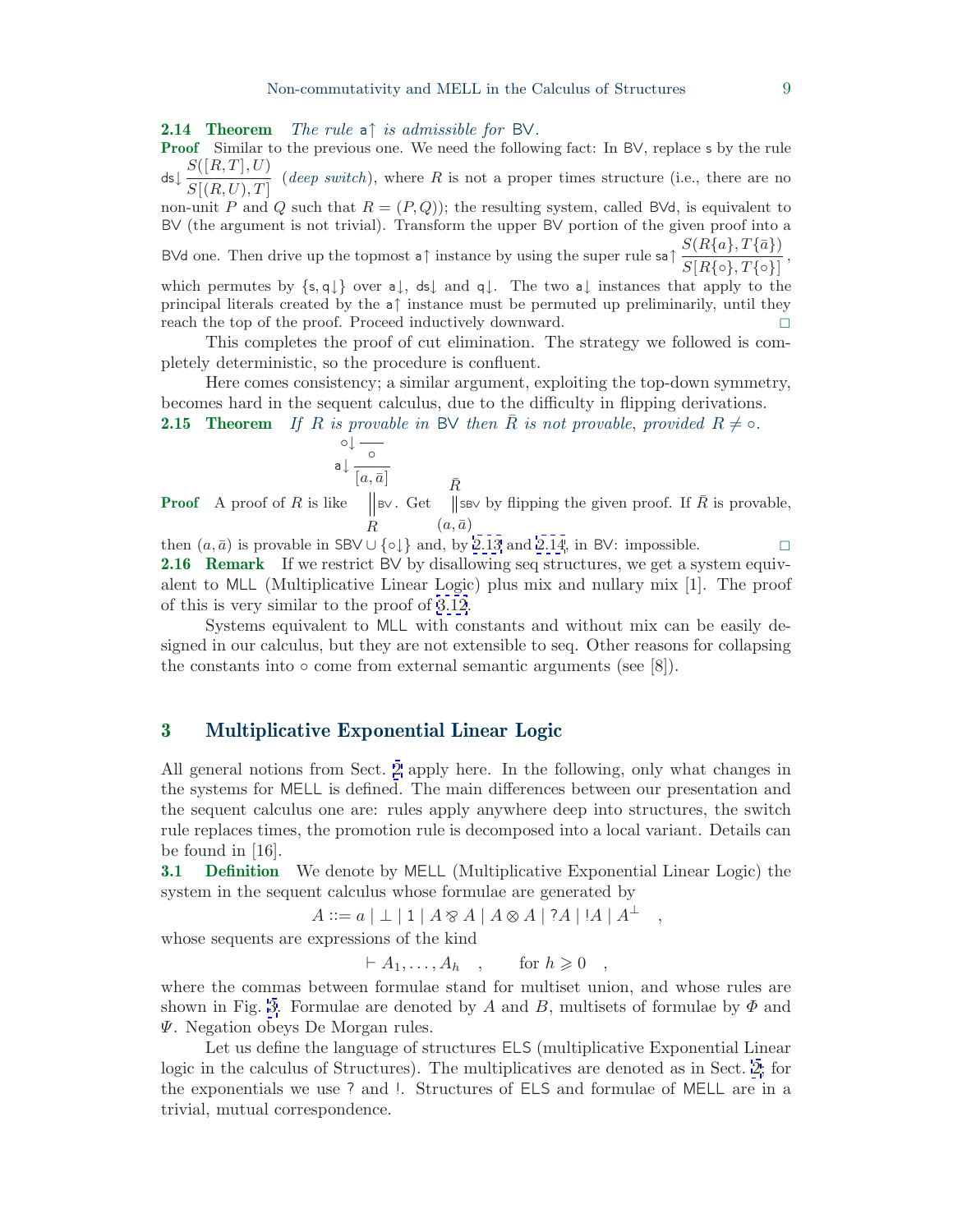<span id="page-9-0"></span>
$$
\begin{array}{|c|c|c|c|c|} \hline \mbox{\scriptsize id}\\ \hline \mbox{\scriptsize int}\\ \hline \mbox{\scriptsize int}\\ \hline \mbox{\scriptsize int}\\ \hline \mbox{\scriptsize int}\\ \hline \mbox{\scriptsize int}\\ \hline \mbox{\scriptsize int}\\ \hline \mbox{\scriptsize int}\\ \hline \mbox{\scriptsize int}\\ \hline \mbox{\scriptsize int}\\ \hline \mbox{\scriptsize int}\\ \hline \mbox{\scriptsize int}\\ \hline \mbox{\scriptsize int}\\ \hline \mbox{\scriptsize int}\\ \hline \mbox{\scriptsize int}\\ \hline \mbox{\scriptsize int}\\ \hline \mbox{\scriptsize int}\\ \hline \mbox{\scriptsize int}\\ \hline \mbox{\scriptsize int}\\ \hline \mbox{\scriptsize int}\\ \hline \mbox{\scriptsize int}\\ \hline \mbox{\scriptsize int}\\ \hline \mbox{\scriptsize int}\\ \hline \mbox{\scriptsize int}\\ \hline \mbox{\scriptsize int}\\ \hline \mbox{\scriptsize int}\\ \hline \mbox{\scriptsize int}\\ \hline \mbox{\scriptsize int}\\ \hline \mbox{\scriptsize int}\\ \hline \mbox{\scriptsize int}\\ \hline \mbox{\scriptsize int}\\ \hline \mbox{\scriptsize int}\\ \hline \mbox{\scriptsize int}\\ \hline \mbox{\scriptsize int}\\ \hline \mbox{\scriptsize int}\\ \hline \mbox{\scriptsize int}\\ \hline \mbox{\scriptsize int}\\ \hline \mbox{\scriptsize int}\\ \hline \mbox{\scriptsize int}\\ \hline \mbox{\scriptsize int}\\ \hline \mbox{\scriptsize int}\\ \hline \mbox{\scriptsize int}\\ \hline \mbox{\scriptsize int}\\ \hline \mbox{\scriptsize int}\\ \hline \mbox{\scriptsize int}\\ \hline \mbox{\scriptsize int}\\ \hline \mbox{\scriptsize int}\\ \hline \mbox{\scriptsize int}\\ \hline \mbox{\scriptsize int}\\ \hline \mbox{\scriptsize int}\\ \hline \mbox{\scriptsize int}\\ \hline \mbox{\scriptsize int}\\ \hline \mbox{\scriptsize int}\\ \hline \mbox{\scriptsize int}\\ \hline \mbox{\scriptsize int}\\ \hline \mbox{\scriptsize int}\\ \hline \mbox{\scriptsize int}\\ \hline \mbox{\scriptsize int}\\ \hline \mbox{\scriptsize int}\\ \hline \mbox{\scriptsize int}\\ \hline \mbox{\scriptsize int}\\ \hline \mbox{\scriptsize int}\\ \hline \mbox{\scriptsize int}\\ \hline \mbox{\scriptsize int}\\ \hline \mbox{\scriptsize int}\\ \hline \mbox{\scriptsize int}\\ \hline \mbox{\scriptsize int}\\ \hline \mbox
$$

#### **Fig. 3** System MELL

# **3.2 Definition** The structures of ELS are generated by  $(1)$  |  $20$  |  $(1)$   $\overline{0}$

$$
S ::= a | \perp | 1 | [S, ..., S] | (S, ..., S) | ?S | S | S ,
$$

where  $\perp$  and 1 are units;  $[S, \ldots, S]$  is a par structure,  $(S, \ldots, S)$  is a times structure; ?S is a why-not structure and  $|S|$  is an of-course structure;  $\overline{S}$  is the negation of S. **3.3** Definition The functions  $\frac{1}{s}$  and  $\frac{1}{s}$ , from formulae to structures and vice versa, are as follows:

$$
\begin{array}{cccc}\n\underline{a}_{\mathsf{s}} = a & , & \underline{a}_{\mathsf{L}} = a & , \\
\underline{\bot}_{\mathsf{s}} = \bot & , & \underline{\bot}_{\mathsf{L}} = \bot & , \\
\underline{1}_{\mathsf{s}} = 1 & , & \underline{1}_{\mathsf{L}} = 1 & , \\
\underline{A} \otimes B_{\mathsf{s}} = [\underline{A}_{\mathsf{s}}, \underline{B}_{\mathsf{s}}] & , & [\underline{R}_{1}, \ldots, R_{h}]_{\mathsf{L}} = \underline{R}_{1_{\mathsf{L}}} \otimes \cdots \otimes \underline{R}_{h_{\mathsf{L}}} & , \\
\underline{A} \otimes B_{\mathsf{s}} = (\underline{A}_{\mathsf{s}}, \underline{B}_{\mathsf{s}}) & , & \underline{(R_{1}, \ldots, R_{h})_{\mathsf{L}}} = \underline{R}_{1_{\mathsf{L}}} \otimes \cdots \otimes \underline{R}_{h_{\mathsf{L}}} & , \\
\underline{A}_{\mathsf{s}} = \frac{7A}{1_{\mathsf{s}}} & , & \underline{R}_{\mathsf{L}} = \frac{7B}{1_{\mathsf{L}}} & , \\
\underline{A}_{\mathsf{s}} = \underline{I}_{\mathsf{s}} & , & \underline{R}_{\mathsf{L}} = \underline{I}_{\mathsf{L}} & , \\
\underline{A}_{\mathsf{s}}^{\perp} = \underline{I}_{\mathsf{s}}^{\perp} & , & \underline{R}_{\mathsf{L}} = [\underline{R}_{\mathsf{L}} & , \\
\underline{A}_{\mathsf{s}}^{\perp} = \underline{A}_{\mathsf{s}}^{\perp} & , & \underline{R}_{\mathsf{L}} = (\underline{R}_{\mathsf{L}})^{\perp} & , \\
\end{array}
$$
\nwhere  $h > 0$ . The function  $\underline{\cdot}_{\mathsf{s}}$  extends to sequents by  $\underline{\vdash}_{\mathsf{s}} = \bot$  and

 $A_1, \ldots, A_{h_s} = [A_1, \ldots, A_{h_s}]$ , for  $h > 0$ .

It would be entirely possible to take MELL as presented above and transport it trivially into the calculus of structures. At that point, all of the proof theory possible in the sequent calculus would still be possible in our calculus. Instead, we collapse dereliction (dr) and contraction (ct) into absorption (which is a known, easy trick) and use the peculiarities of the calculus of structures to deal differently with times  $(\otimes)$  and promotion (pr). This way we get new properties.

**3.4 Definition** The structures of ELS are considered equivalent modulo the relation =, defined at the left of Fig. [4.](#page-10-0) There,  $\vec{R}$  and  $\vec{T}$  stand for finite, non-empty sequences of structures. At the right of the figure, system SELS is shown (Symmetric, or Selfdual, multiplicative Exponential Linear logic in the calculus of Structures). The rules a↓, a↑ and s are called, as in system SBV , atomic interaction, atomic cut (or atomic cointeraction) and switch. The rules  $p\downarrow, w\downarrow$  and  $b\downarrow$  are called, respectively, promotion, weakening and absorption, and their corules get a prefix co- before their name. The down fragment of SELS is  $\{a\}, s, p\}, \mathsf{w}\}, \mathsf{b}\}$ , the up fragment is  $\{\mathsf{a}\uparrow, \mathsf{s}, \mathsf{p}\uparrow, \mathsf{w}\uparrow, \mathsf{b}\uparrow\}.$ 

The reader can check that the equations in Fig. [4](#page-10-0) are equivalences in MELL. **3.5 Definition** The following rules are interaction and cut (or cointeraction):

$$
\mathrm{i} \!\downarrow \frac{S\{1\}}{S[R,\bar{R}]} \qquad\mathrm{and}\qquad \mathrm{i} \!\uparrow \frac{S(R,\bar{R})}{S\{\bot\}}\quad.
$$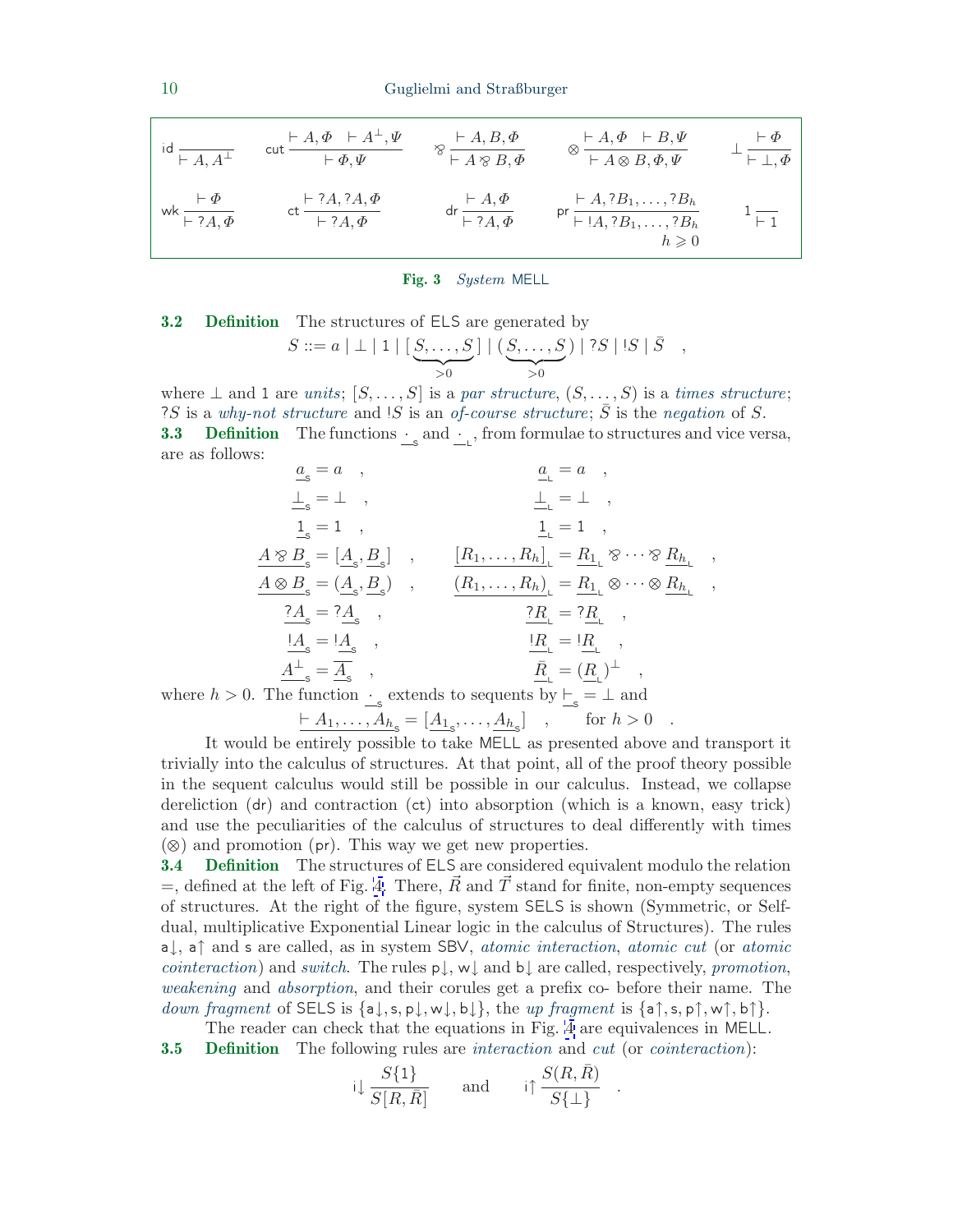<span id="page-10-0"></span>

| Associativity                                                                              | Commutativity                                                                                                                                   | $a \downarrow \frac{S\{1\}}{S[a,\bar{a}]}$ | a $\uparrow \frac{S(a,\bar{a})}{S\{\bot\}}$                                          |
|--------------------------------------------------------------------------------------------|-------------------------------------------------------------------------------------------------------------------------------------------------|--------------------------------------------|--------------------------------------------------------------------------------------|
| $[\vec{R}, [\vec{T}]] = [\vec{R}, \vec{T}]$<br>$(\vec{R}, (\vec{T})) = (\vec{R}, \vec{T})$ | $[\vec{R}, \vec{T}] = [\vec{T}, \vec{R}]$<br>$(\vec{R}, \vec{T}) = (\vec{T}, \vec{R})$                                                          | <b>Interaction</b><br><b>Structure</b>     |                                                                                      |
| <b>Units</b><br>$[\perp,\vec{R}] = [\vec{R}]$<br>$(1,\vec{R}) = (\vec{R})$                 | <b>Negation</b><br>$\bar{\bar{R}}=R$<br>$\bar{\perp} = 1$                                                                                       | $s\frac{S([R,T],U)}{S[(R,U),T]}$           |                                                                                      |
| Singleton                                                                                  | $\overline{1}$ = $\overline{1}$<br>$\overline{[R_1, , R_h]} = (\bar{R}_1, , \bar{R}_h)$<br>$\overline{(R_1, , R_h)} = [\bar{R}_1, , \bar{R}_h]$ |                                            | $p \downarrow \frac{S\{![R,T]\}}{S[ R,T]}$ $p \uparrow \frac{S\{?R,!T\}}{S\{?R,T\}}$ |
| $[R] = (R) = R$<br><b>Exponentials</b>                                                     | $\overline{2R} = \overline{R}$<br>$\overline{R}$ = ? $\overline{R}$                                                                             | core<br>non-core                           |                                                                                      |
| $? \perp = \perp$<br>$11 = 1$                                                              | $\bar{\bar{R}}=R$                                                                                                                               | w $\downarrow \frac{S\{\perp\}}{S\{?R\}}$  | $w \uparrow \frac{S\{!R\}}{S\{1\}}$                                                  |
| $77R = 7R$<br>$\mathbb{I} R = \mathbb{I} R$                                                | <b>Contextual Closure</b><br>if $R = T$ then $S\{R\} = S\{T\}$                                                                                  | b<br>Į $\frac{S[?R,R]}{S{?R}}$             | $b \uparrow \frac{S\{!R\}}{S\{!R,R\}}$                                               |

**Fig. 4 Left:** Syntactic equivalence = for ELS **Right:** System SELS

$$
\left|\begin{array}{ccc}1\downarrow \frac{}{}\\1\downarrow \frac{}{}\\1\end{array}\right|\quad \left|\begin{array}{cc}S\{1\}&\text{s}\frac{S([R,T],U)}{S[(R,U),T]}\\S\left[(R,U),T\right]\end{array}\right| \quad \left|\begin{array}{cc}S\{1[R,T]\}&\text{and}\frac{S\{\perp\}}{S\{7R\}}\\0\end{array}\right| \quad \left|\begin{array}{cc}S[?R,R]\\S\{7R\}\end{array}\right|
$$

#### **Fig. 5** System ELS

Like for system SBV, we have the following two propositions, which say: 1) the general interaction and cut rules can be decomposed into their atomic forms; 2) the cut rule is as powerful as the whole up fragment of the system, and vice versa (and the same holds for the interaction rule with respect to the down fragment).

**3.6 Proposition** The rules i↓ and i↑ are strongly admissible for systems {a↓, s, p↓} and  $\{\triangleleft\}, \varsigma, \rho\uparrow\},$  respectively.

**Proof** Similar to the proof of [2.6.](#page-5-0)

**3.7 Proposition** Every rule  $\rho \uparrow$  in system SELS is strongly admissible for the system  $\{i\downarrow, i\uparrow, s, \rho\downarrow\}.$ 

**Proof** See [2.8](#page-6-0).

**3.8 Definition** The core of SELS is the system {s, p↓, p↑}, denoted by SELSc.

**3.9 Definition** The following (logical axiom) rule is called *one*:  $1\downarrow$   $\frac{1}{1}$ .

As we did in Sect. [2,](#page-2-0) we put our logical axiom into the down fragment of SELS.

**3.10 Definition** System ELS is shown in Fig. 5.

As a quick consequence of 3.6 and 3.7 we get:

**3.11 Theorem** ELS∪{i↑} and SELS∪{1<sup>}</sup>} are strongly equivalent.

 $\Box$ 

 $\Box$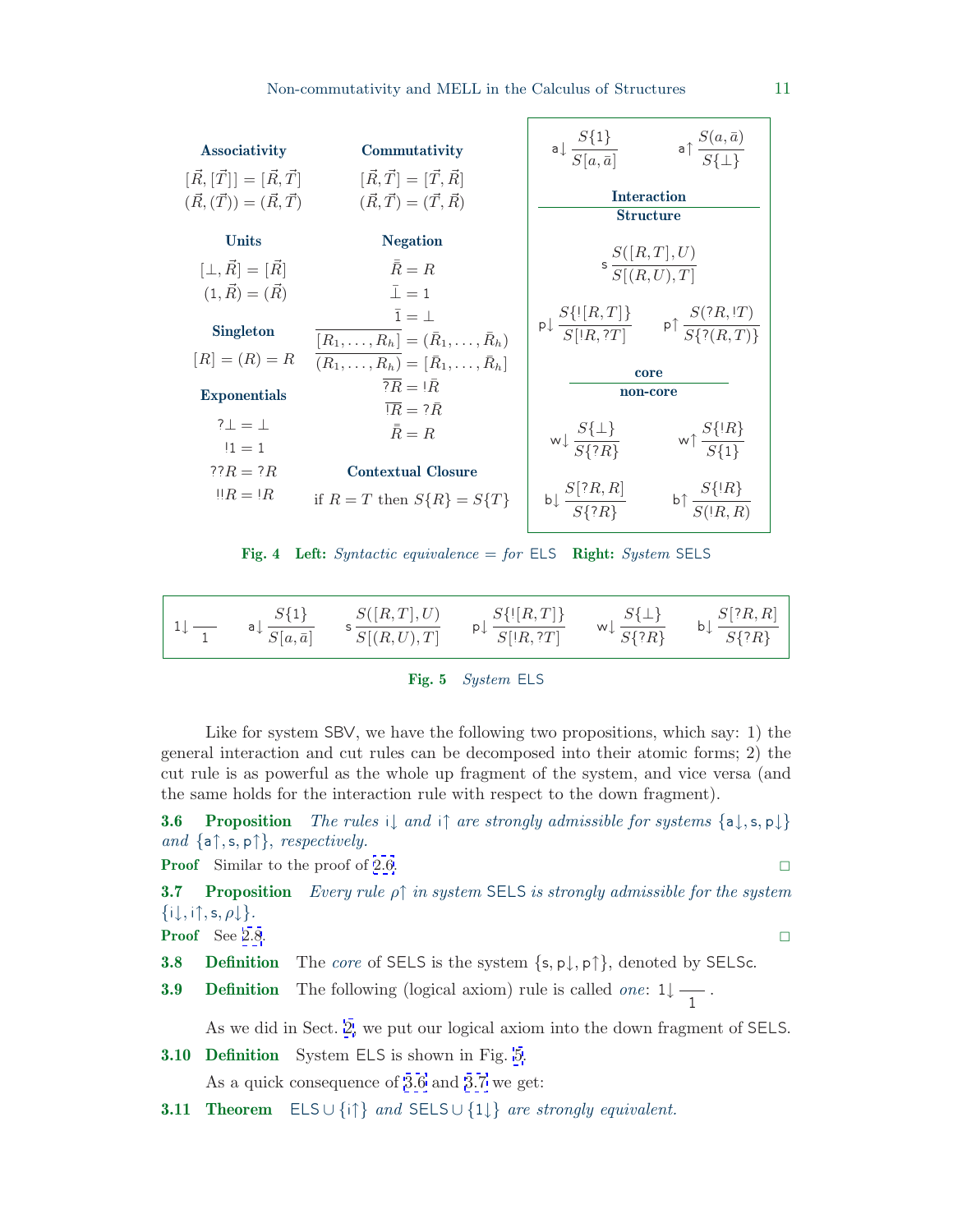The system  $SELS \cup \{1\}$  is equivalent to MELL:

<span id="page-11-0"></span>**3.12 Theorem** If R is provable in SELS∪ $\{1\}$  then  $\vdash R$  is provable in MELL, and if  $\vdash \Phi$  is provable in MELL then  $\vdash \Phi_{\varsigma}$  is provable in SELS∪ {1↓}.

**Proof** For every rule  $\rho \frac{S\{T\}}{S\{R\}}$  in SELS the sequent  $\vdash (\underline{T}_{\perp})^{\perp}, \underline{R}_{\perp}$  is provable in MELL. Then the sequent  $\vdash (\underline{S\{T\}}_L)^{\perp}, \underline{S\{R\}}_L$  is provable. Use this and cut  $\frac{\vdash S\{T\}}{\vdash S\{R\}} \vdash (\underline{S\{T\}}_L)^{\perp}, \underline{S\{R\}}_L$  $S{R}_{\perp}$ <br>SELS∪{1↓} inductively over a given proof  $\rho \frac{S\{T\}}{S\{R\}}$ . Conversely, given a proof in MELL, transform it by

an easy induction, proceeding from its root, into a proof in  $SELS \cup \{1\}$ . We only show the case of promotion, where the derivation  $\Delta$  exists by induction hypothesis:

$$
1 \downarrow \frac{\overbrace{11}}{\overbrace{11}}
$$
\n
$$
\Delta \parallel \text{SELS}
$$
\n
$$
p \downarrow \frac{\mathbf{I}[A_s, ?B_{1_s}, \dots, ?B_{h_s}]}{\vdots}
$$
\n
$$
p \downarrow \frac{\overbrace{[![A_s, ?B_{1_s}], ??B_{2_s}, \dots, ??B_{h_s}]}^{[![A_s, ?B_{1_s}], ??B_{2_s}, \dots, ??B_{h_s}]}^{[![A_s, ?B_{1_s}, \dots, ?]}}.
$$

 $\Box$ 

An argument along these lines shows that for every cut free proof in MELL we can obtain a proof in ELS. Therefore,  $\hat{\tau}$  is admissible for ELS, by the cut elimination theorem for MELL [6]. In other words, the whole up fragment of SELS is admissible for ELS. However, we obtain this result for the calculus of structures by using the sequent calculus. Since we want to use our calculus for logics that cannot be captured by the sequent calculus, we must be able to prove cut elimination within our calculus, with no detour. The first step is a decomposition theorem. T



**Proof** The decomposition is done in three steps:  $\mathbf{b}$ ↑ and  $\mathbf{b}$  instances are separated, then w↓ and w↑, and then a↓ and a↑. The first step is very difficult (see [16]), the other two are rather trivial.  $\Box$ 

If we just consider proofs instead of derivations, all top instances of b↑ become trivial: their premises and conclusions are equal to 1. Moreover, all  $w\uparrow$  instances can be removed by using [3.7](#page-10-0) and [3.6](#page-10-0).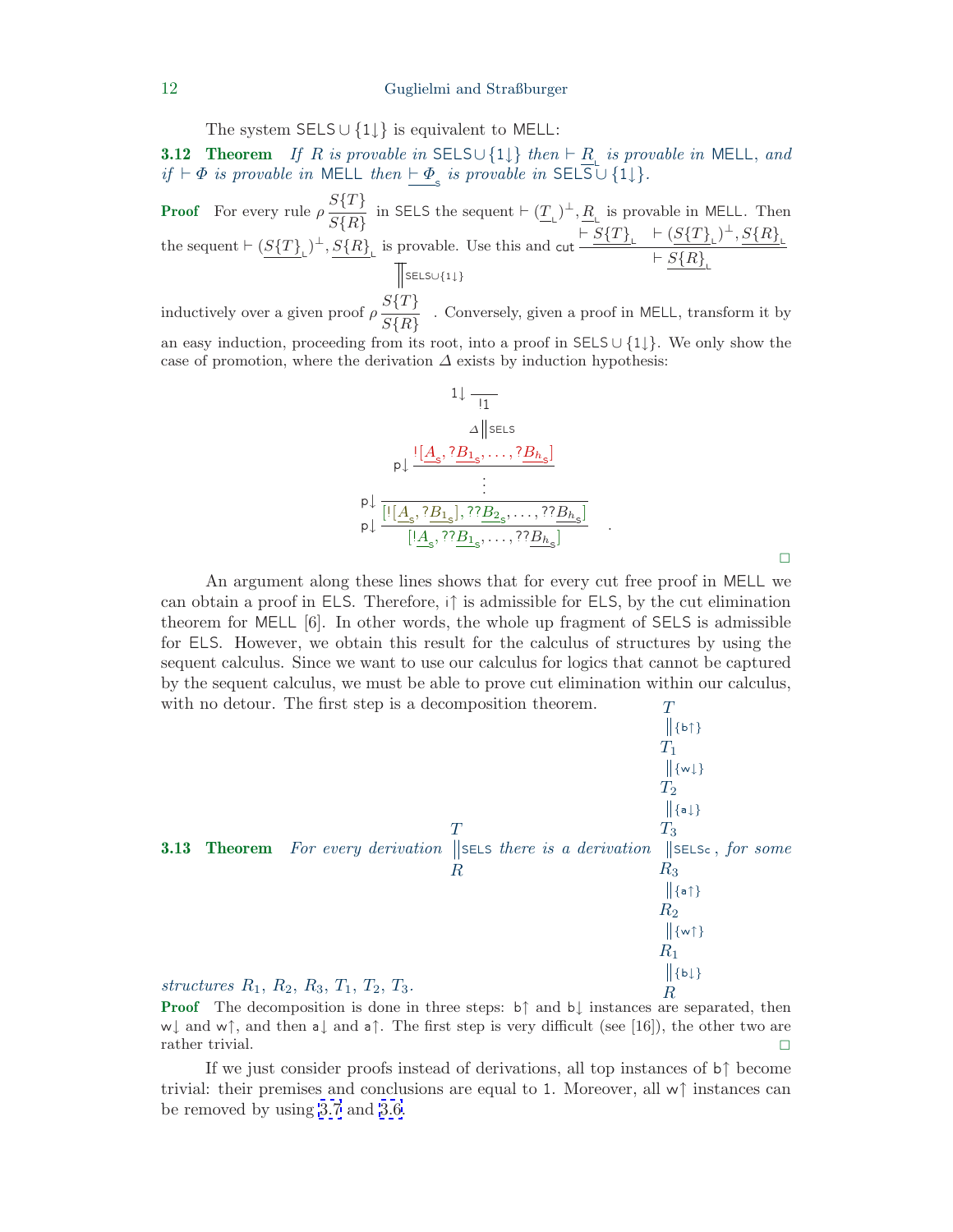Non-commutativity and MELL in the Calculus of Structures 13

<sup>1</sup><sup>↓</sup> <sup>1</sup> R<sup>4</sup> {w↓} R<sup>3</sup> {a↓} R<sup>2</sup> {s,p↓,p↑} R<sup>1</sup> {a↑} R {b↓} 1 = <sup>1</sup><sup>↓</sup> <sup>1</sup> R<sup>4</sup> {w↓} R<sup>3</sup> {a↓} R<sup>2</sup> {ds↓,ns↑,p↓,sp↑} R<sup>1</sup> {sa↑} R {b↓} 2 → <sup>1</sup><sup>↓</sup> <sup>1</sup> R<sup>4</sup> {w↓} R<sup>3</sup> {a↓} R 3 {ns↑,sp↑,sr↑} R<sup>2</sup> {ds↓,p↓,r↓} R<sup>1</sup> {sa↑} R {b↓} 3 → <sup>1</sup><sup>↓</sup> <sup>1</sup> R 4 {w↓} R 3 {a↓} R<sup>2</sup> {ds↓,p↓,r↓} R<sup>1</sup> {sa↑} R {b↓} 4 → <sup>1</sup><sup>↓</sup> <sup>1</sup> R 4 {w↓} R 3 {a↓} R<sup>2</sup> {ds↓,p↓} R<sup>1</sup> {sa↑} R {b↓} 5 → <sup>1</sup><sup>↓</sup> <sup>1</sup> R 3 {w↓} R 2 {a↓} R<sup>1</sup> {ds↓,p↓} R {b↓}

**Fig. 6** Cut elimination for SELS  $\cup$  {1↓}

**3.14 Theorem** For every proof R SELS∪{1↓} there is a proof <sup>1</sup><sup>↓</sup> <sup>1</sup> R<sup>4</sup> {w↓} R<sup>3</sup> {a↓} R<sup>2</sup> SELSc R<sup>1</sup> {a↑} R {b↓} , for some structures R1, R2, R3, R4.

**Proof** It is a trivial variation of [3.13.](#page-11-0)

The decomposition theorem is of great value for the cut elimination proof, because all instances of  $\mathfrak{b}$  are already below the instances of  $\mathfrak{p}\uparrow$  and  $\mathfrak{a}\uparrow$  that have to be eliminated. This means that we do not have to deal with absorption (nor contraction), which are known to be most problematic in a cut elimination proof.

**3.15 Theorem** The systems SELS∪{1↓} and ELS are equivalent.

**Proof** The proof is similar to that for BV: we eliminate in order w↑, b↑, p↑ and a↑. For w↑ and  $\flat \uparrow$  we use 3.14. For  $\circ \uparrow$  and  $\circ \uparrow$  we use the super rules:

$$
\mathsf{sa}\uparrow \frac{S([a,P],[\bar{a},Q])}{S[P,Q]} \qquad \text{and} \qquad \mathsf{sp}\uparrow \frac{S([?R,P],[!T,Q])}{S[?(R,T),P,Q]} \quad .
$$

We also need the rule r↓ and its super corule sr↑:

$$
r \downarrow \frac{S\{?[R,T]\}}{S[?R,?T]}
$$
 and  $s \uparrow \frac{S([!R,P],[!T,Q])}{S[! (R,T),P,Q]}$ .

We then use the rule ns↑ (non-deep switch) which defines all instances of s that are not instances of ds↓ (see [2.14\)](#page-8-0). Fig. 6 shows the steps of the transformation. We start from a decomposed proof produced by 3.14. Then we replace all instances of s either by ds↓ or ns↑, and all instances of  $p \uparrow$  and  $q \uparrow$  by sp $\uparrow$  and sa $\uparrow$ , respectively. While permuting up the rules ns↑ and sp↑ over ds↓ and p↓ in Step 2, the rules sr↑ and r↓ are introduced. In Steps 3 and 4, the rules ns↑, sp↑ and sr↑, and then the rule r↓ are eliminated. In the last step the rule sa↑ is eliminated.  $\hfill \square$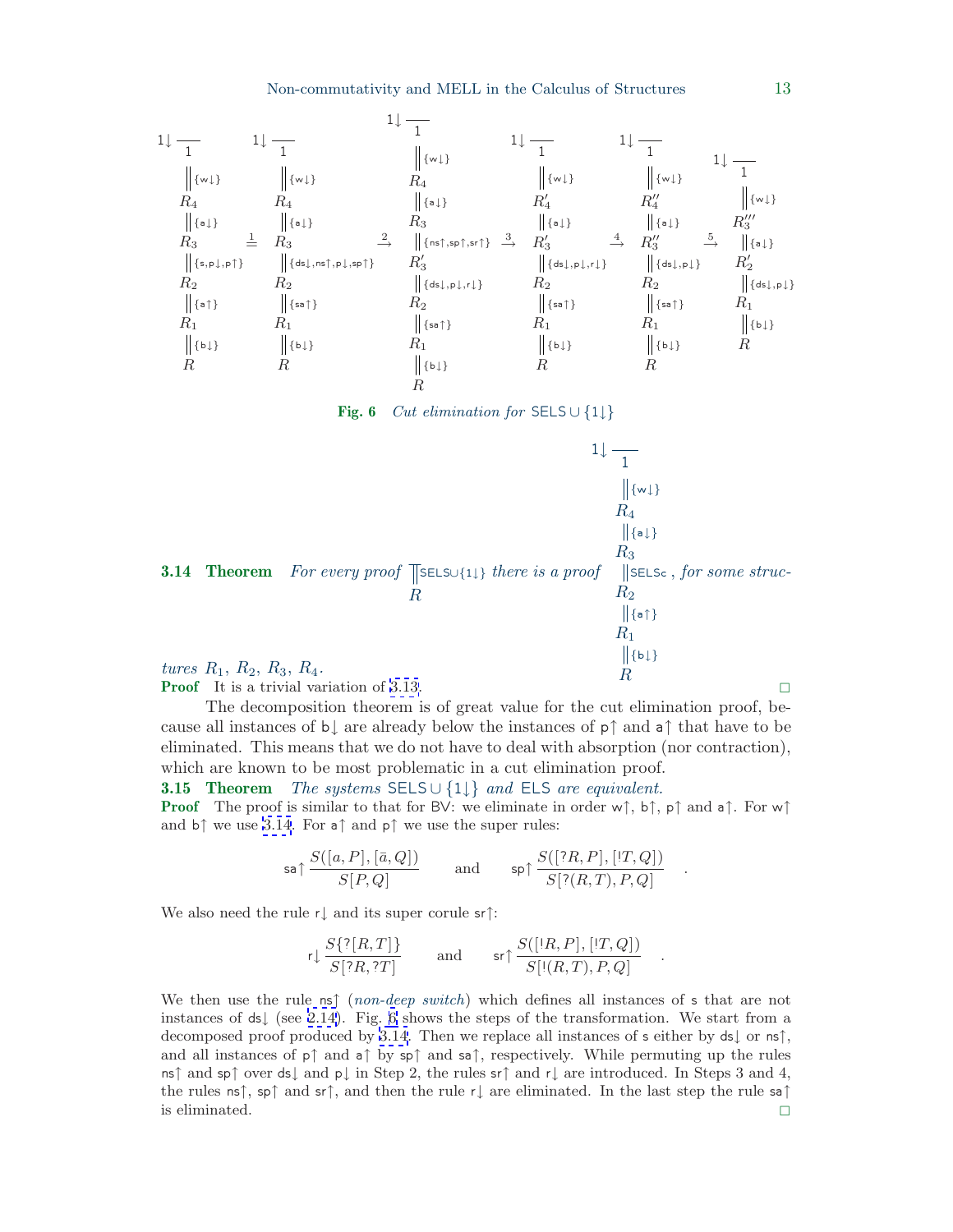## **4 Conclusions and Future Work**

We have shown, in the calculus of structures, the system BV, which is an extension of MLL (Multiplicative Linear Logic) and which is not expressible in the sequent calculus in any known way. Research is currently going on finally to prove that it is impossible to capture BV in the sequent calculus. System BV is interesting for computer science because it models a typical notion of sequentialisation. We then extended MLL to MELL in our calculus, and we got a system whose promotion rule is local, as opposed to what is possible in the sequent calculus, where promotion is global. The new system does not present unnecessary non-determinism in dealing with the times connective.

The question is whether a new calculus is justified, given that the competition is the venerable sequent calculus. We answer yes for the following reasons:

- 1 Simplicity: The calculus of structures is more general than the sequent calculus (for logics with involutive negation), but is not more complicated. The case of multiplicative exponential linear logic shows that a simple system, deeply different than MELL, can be designed. System BV yields with very simple means a logic that defeats sequent calculus.
- 2 Power: The calculus of structures unveils properties and possibilities of analyses, like decomposition, that are not available in the sequent calculus.
- 3 Modularity: Proving cut-elimination is modular; if one enlarges a system, the work done for the smaller system can be used for the bigger. Moreover, the cut elimination argument for any given system is decomposed into separate pieces. This stems from the possibility of dealing with cut the same way we could with identity in the sequent calculus: our calculus makes use of a new symmetry.

One reason for these achievements is the applicability of rules deeply into structures, which allows for a lazy bookkeeping of the context. For example, the times rule in the sequent calculus must make an early choice of the splitting of its context, which is not the case in our calculus. The same happens with promotion: pieces of context can be brought inside the scope of an of-course one by one.

Another reason behind our results is the dropping of the idea of connective. In the calculus of structures, instead of defining connectives, rules define mutual relations of logical relations. Typical rules in the up fragment of a system are not definable in the sequent calculus, yet they are just simple duals of ordinary sequent calculus rules. Without much complication, we can then decompose the cut rule into its atomic form, which is the key to modularity.

One possible problem with our calculus is that, since rules apply anywhere deep into structures, proof search can be very non-deterministic. Research is in progress in our group to focus proofs not only along lines induced by the logical relations [3, 11], but also based on the depth of structures.

Classical logic is also studied. One can easily port 'additive' rules to our calculus, but the question, again, is whether we can get decomposition and a modular cut elimination proof. Recent work, in preparation, by Brünnler and Tiu, shows that classical logic enjoys a presentation whose rules are all local, and cut is admissible [4].

The next step will be to bring exponentials (and contraction) to system BV . The experiment performed in this paper shows that the operation is entirely practical in our calculus, and it would yield better results than proof nets [13, 14], which have notorious difficulties with exponentials. The resulting calculus will be Turing equivalent. Our hope is that MELL will be proved decidable (the question is still